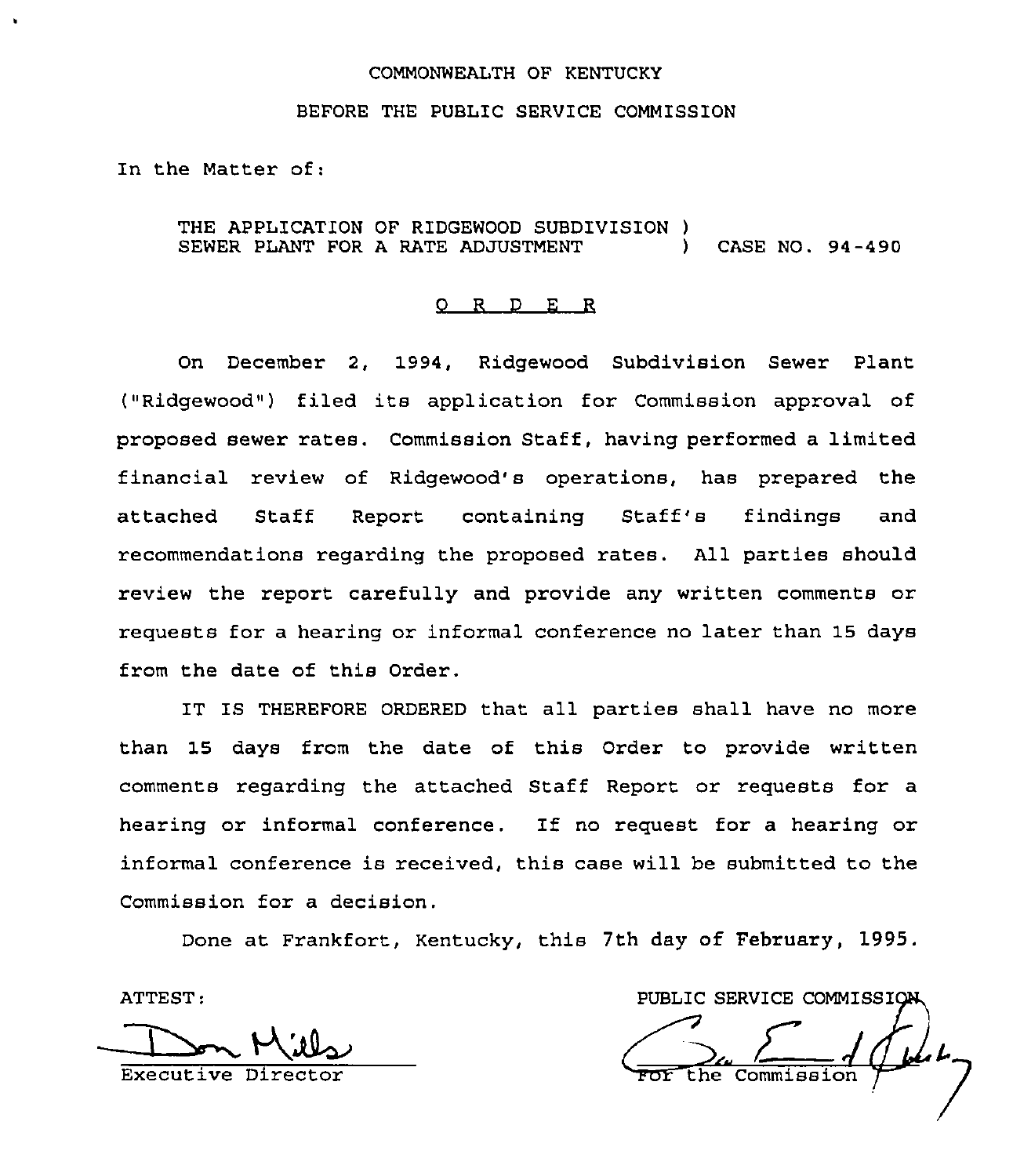#### COMMONWEALTH OF KENTUCKY

## BEFORE THE PUBLIC SERVICE COMMISSION

In the Matter of:

 $\bullet$ 

THE APPLICATION OF RIDQEWOOD SEWER PLANT FOR A RATE ADJUSTMENT ) ) CASE NO. 94-490

STAFF REPORT

Prepared By: Jack Scott Lawless, CPA Public Utility Financial Analyst Water and Sewer Revenue Requirements Branch Financial Analysis Division

Prepared By: Sam Raid Public Utility Rate Analyst Communications, Water and Sewer Rate Design Branch Rates and Research Division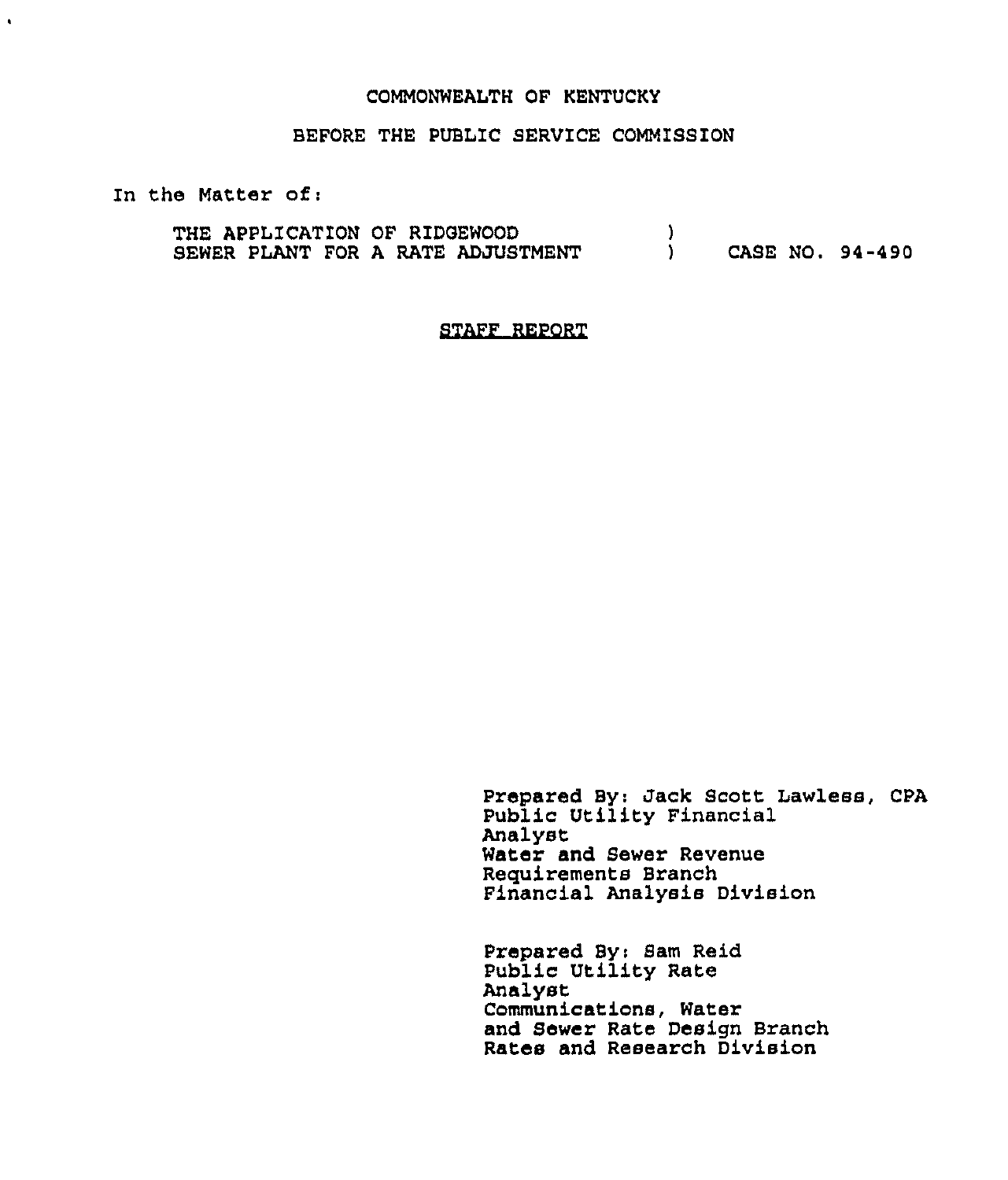## STAFF REPORT

#### $\overline{\mathsf{on}}$

## RIDGEWOOD SEWER PLANT

# CASE NO. 94-490

On December 2, 1994, Ridgewood Sewer Plant ("Ridgewood") filed an application with the Kentucky Public Service Commission ("Commission" ) seeking approval for a sewer rate increase based on its operations for the year ending December 31, 1993. Ridgewood requested assistance from Commission Staff ("Staff") in the preparation of its Alternative Rate Filing Form as allowed pursuant to 807 KAR 5:076, Section 2. In order to assist in the preparation of this application, Staff performed a limited financial review of Ridgewood's test year operations.

The scope of the review was limited to obtaining information as to whether the test period operating revenues and expenses were representative of normal operations. Insignificant or immaterial discrepancies were not pursued and are not addressed herein.

Scott Lawless of the Commission's Division of Financial Analysis performed the limited review on November 9, 1994. Mr. Lawless is responsible for the preparation of this Staff Report except for the determination of Normalized Operating Revenue, Rate Design, and Attachment C, which were prepared by Sam Reid of the Commission'B Division of Rates and Research.

<sup>A</sup> copy of Ridgewood's Adjusted Net Operating Income Statement is shown on Attachment A. Attachment <sup>B</sup> details the revenue requirement determination. Staff recommends that Ridgewood be allowed to increase its annual operating revenues by the requested amount of \$5,762. The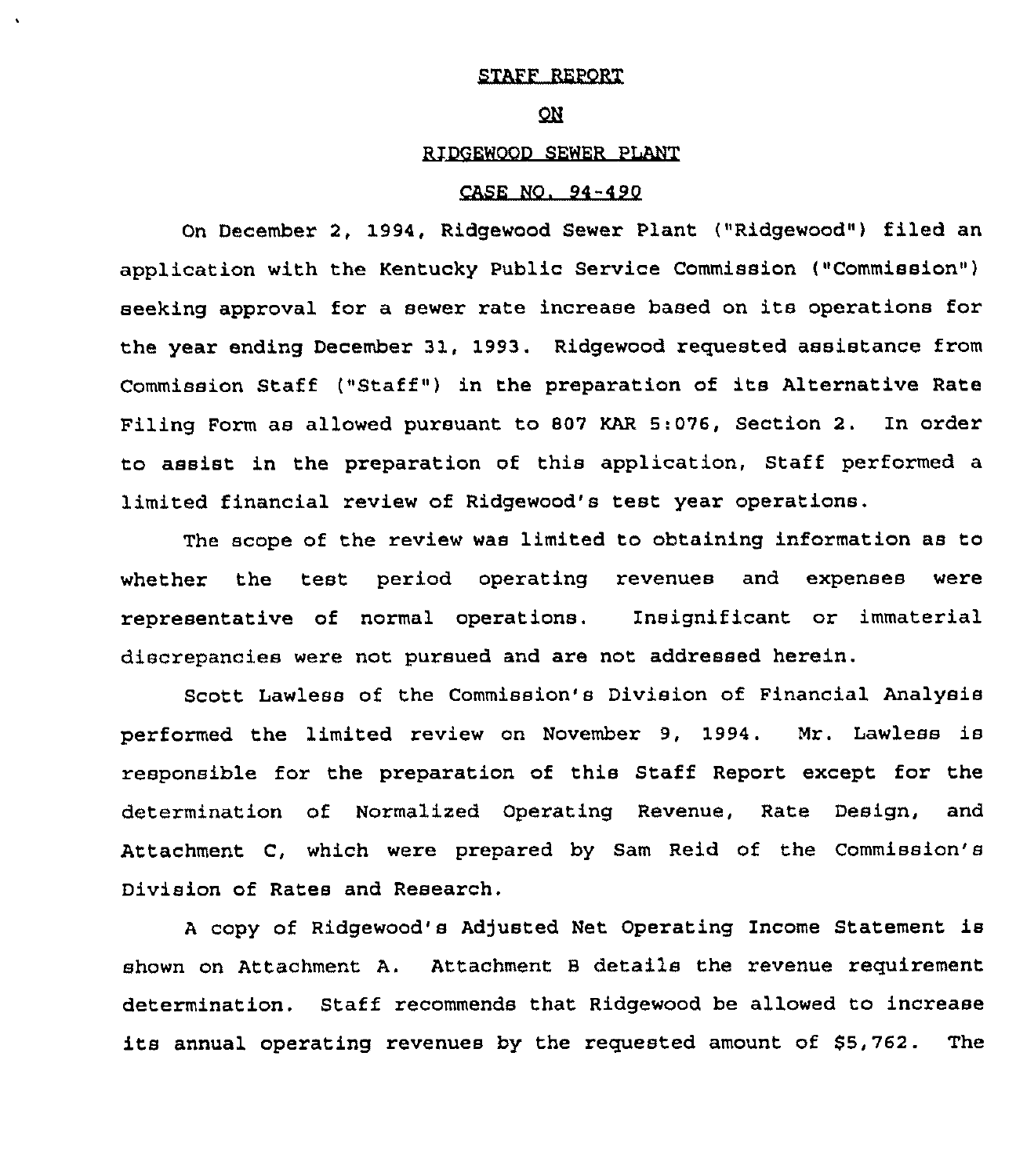rates contained in Attachment C will achieve Staff's recommended level

of revenue.

 $\ddot{\phantom{1}}$ 

Sianatures

ck Scott Clawlico CPA

Prepared By: Jack Scott Lawless, CPA Public Utility Financial Analyst Water and Sewer Revenue Requirements Branch Financial Analysis Division

Prepared By: Sam Reid Public Utility Rate Analyst Communications, Water and Sewer Rate Design Branch Rates and Research Divisio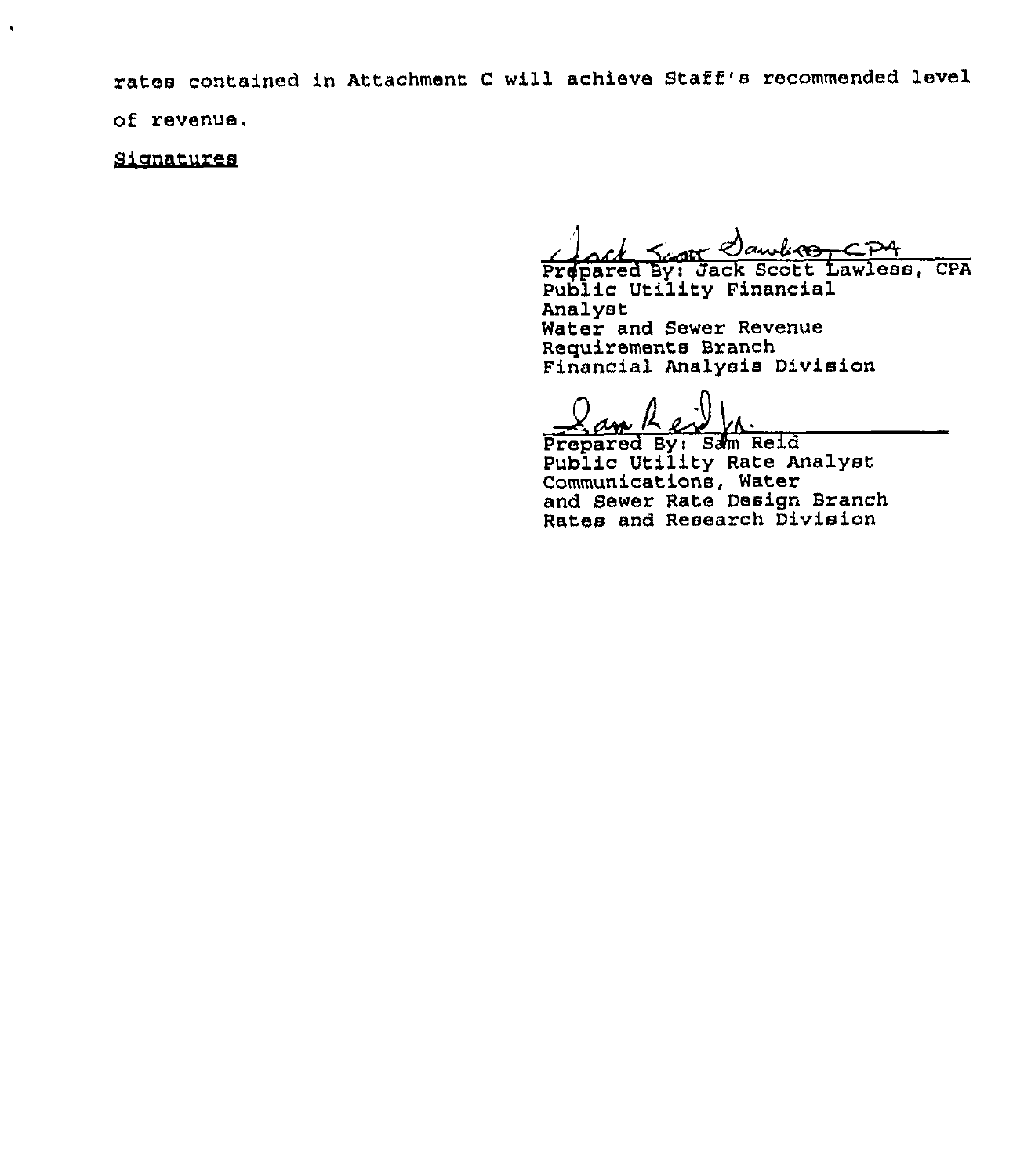- A. Revenue Normalization To normalize operating revenue to reflect the test year end number of customers.
- В. Maintenance of Plant The referenced adjustment was made to reflect the amortization of the cost of a motor that was installed outside of the test period at a cost of \$2,945. The amortization period recommended is five years.
- $\mathbf{C}$ . Class II Ooerator Beginning in January of <sup>1995</sup> Ridgewood will be contracting <sup>a</sup> Class II operator to maintain the plant facilities. The cost of the operator is \$300 per month. Thus the \$3,600 should be allowed for proper recovery of this expense.
- D. Maintenance Person The test year maintenance fee will decrease by \$550 as a result of the Class 1I operator beginning in January.
- Ε. Deoreciation Exoense Test year depreciation was eliminated due to the fact that 100 percent of the utility plant in service was recovered through lot sales as stated in Ridgewood's application.
- $F_{\perp}$ Taxes Other Than Income This account has been adjusted to reflect the amortization of the five year KPDES permit. The cost of the permit is estimated to be \$1,500.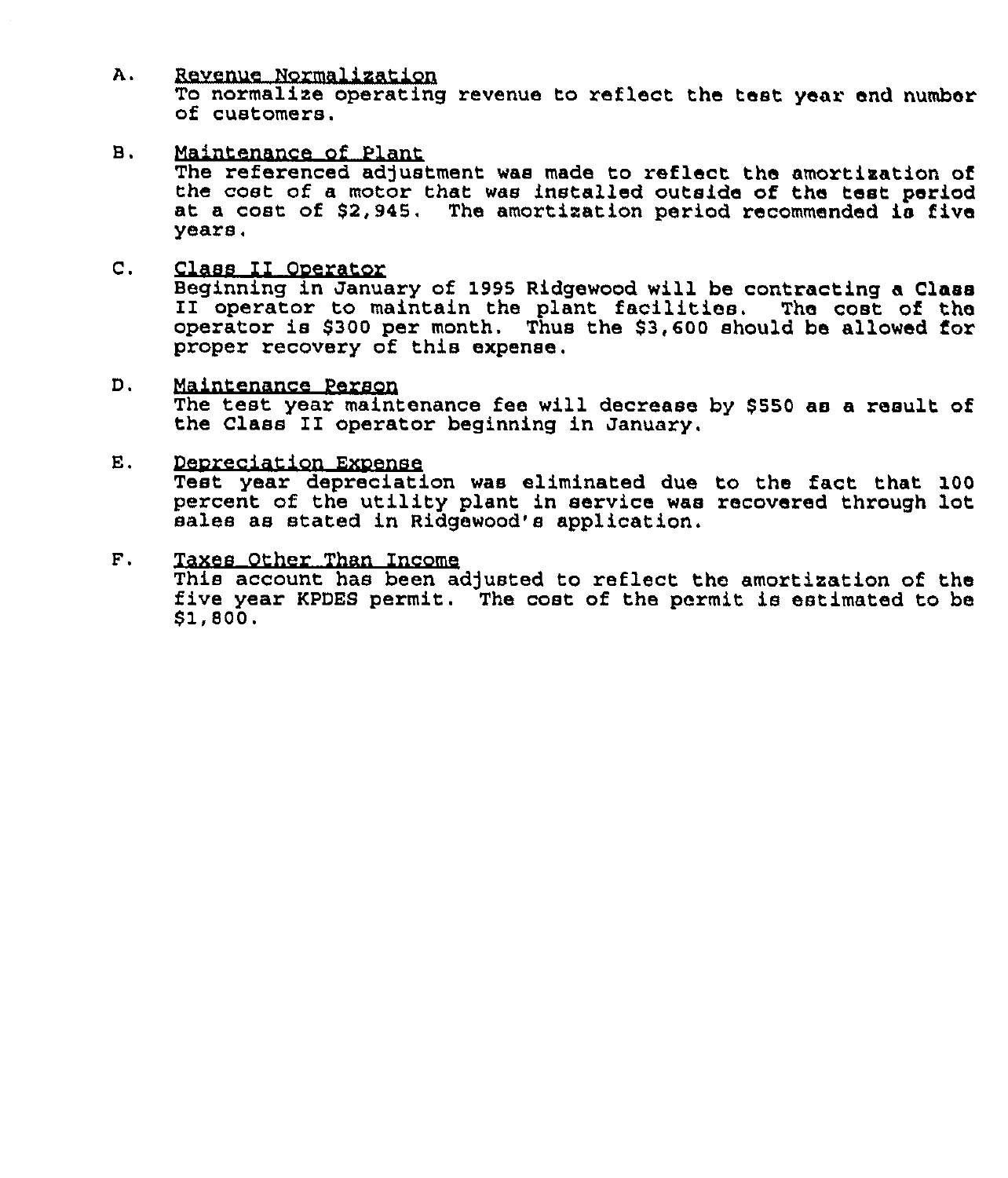# ATTACHMENT A STAFF REPORT CASE NO. 94-490

 $\hat{\mathcal{E}}$ 

# RIDGEWOOD SEWER PLANT STATEMENT OF OPERATIONS

|                                                 | Teat<br>Year | Adjustments   | <u>Ref.</u> | Pro forma<br>Present<br><u>Rates – </u> |
|-------------------------------------------------|--------------|---------------|-------------|-----------------------------------------|
| Operating Revenues                              | \$11.025     | (225)         | (A)         | \$10.800                                |
| Operating Expenses<br>Operation and Maintenance |              |               |             |                                         |
| Sludge Hauling                                  | 600          |               |             | 600                                     |
| Fuel and Power                                  | 2.340        |               |             | 2,340                                   |
| Chemicals                                       | 170          |               |             | 170                                     |
| Maintenance of Plant                            | 1,328        | 589           | (B)         | 1,917                                   |
| Customer Records                                | 2,054        |               |             | 2,054                                   |
| Outside Services                                | 3,350        | 3,600         | (C)         |                                         |
|                                                 |              | (550)         | (D)         | 6,400                                   |
| Total O&M                                       | 9,842        | 3,639         |             | 13,481                                  |
| Depreciation                                    | 2,892        | (2,892)       | (E)         |                                         |
| Taxes Other Than Income                         | 734          | 360           | (F)         | 1,094                                   |
| Total Operating Expenses 13,468                 |              | <u> 1.107</u> |             | 14,575                                  |
| Net Operating Income                            | (2.443)      | \$(1,332)     |             | \$(3.775)                               |
|                                                 |              |               |             |                                         |

 $\sim 10$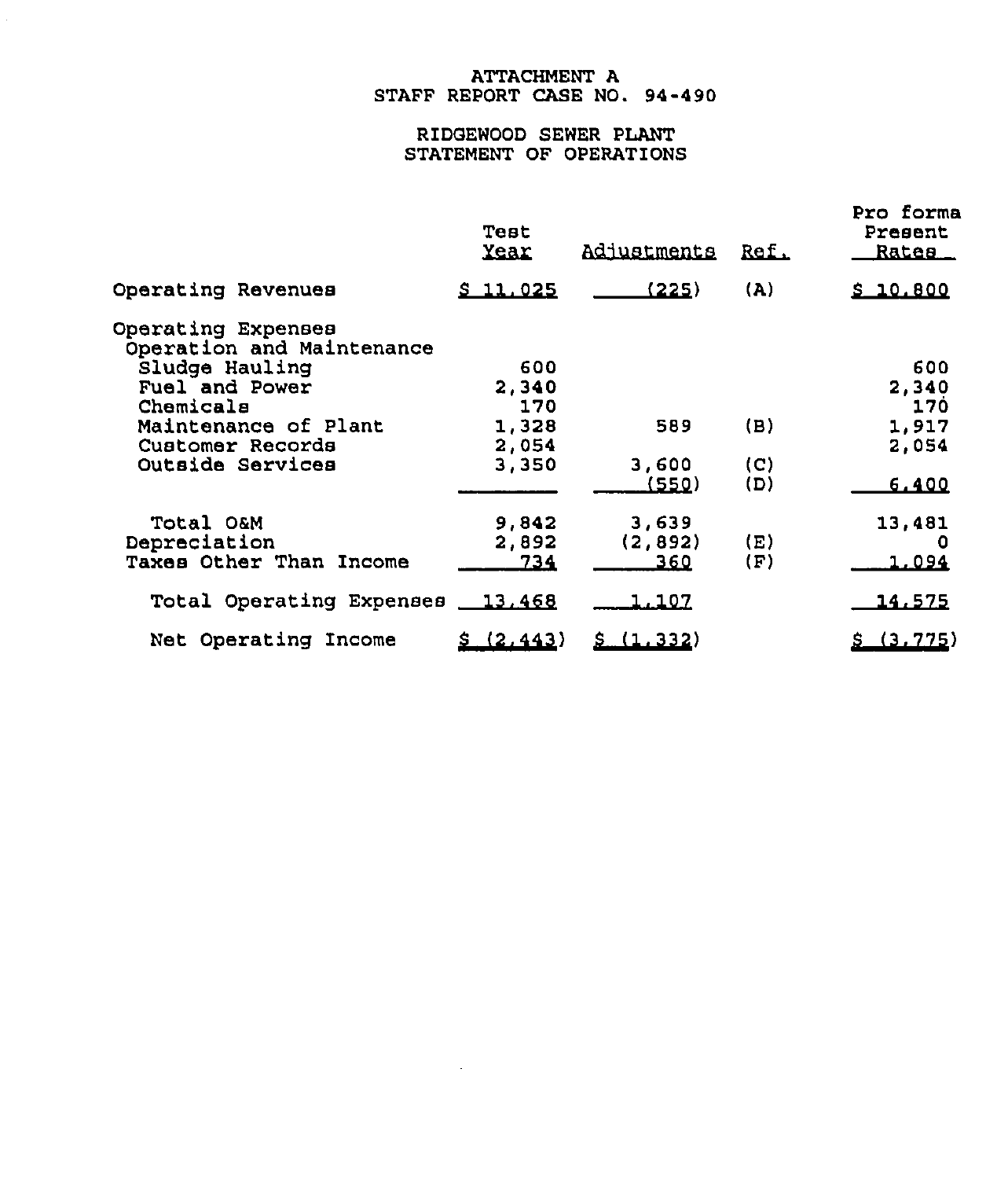# ATTACHMENT B STAFF REPORT CASE NO. 94-490

# RIDGEWOOD SEWER PLANT REVENUE REQUIREMENT DETERMINATION

| Pro forma Operating Expenses       | 14,575      |
|------------------------------------|-------------|
| Divide by: Operating Ratio         | 884         |
| Revenue Requirement                | 16,562      |
| Less: Normalized Operating Revenue | (10.800)    |
| Revenue Increase                   | $S = 5,762$ |
| Percentage Increase                | 53%         |

 $\mathcal{L}_{\rm{max}}$